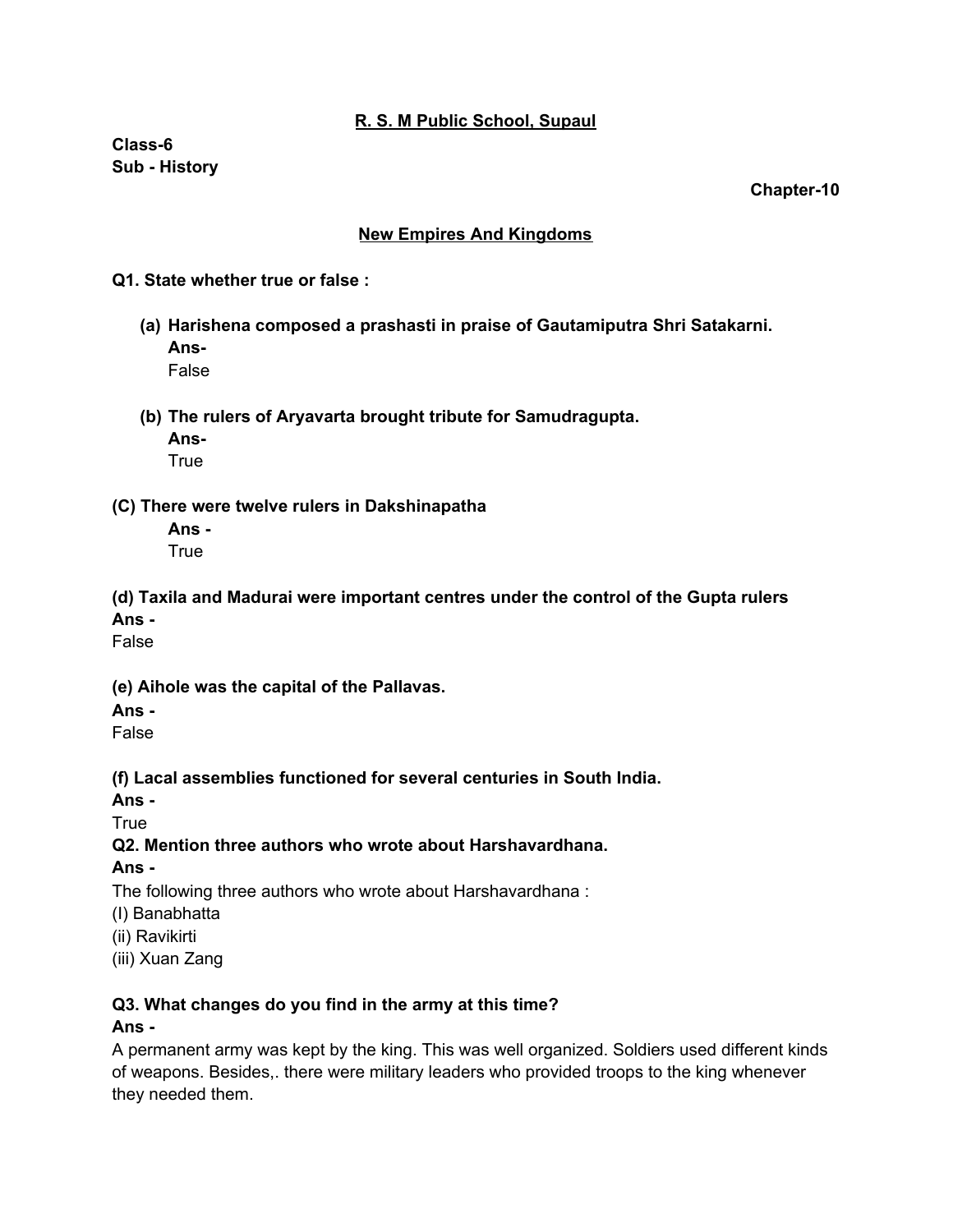## **Q4. What were the new administrative arrangements during this period? Ans -**

The following new administrative arrangements were noticed during this period :

(I) Some Important administrative posts were now hereditary.

(ii) Sometimes, one person held many offices.

(iii) Important men had a say in local administration.

(iv) King adopted a number of step to win the support of men who were powerful.

## **Q5. What do you think Arvind would have to if he was acting as Samudragupta? Ans -**

(I) He had to sit on the throne and play the Veena and recite poetry.

(ii) He had to march solemnly in splendid robes, to twirl his moustaches and weild the silver paper wrapped Sword with gusto.

(iii) He had to fight several battles and had to keep and help his court poet Harishena.

## **Q6. Do you think ordinary people would have read and understood the prashastis? Give reasons for your answer.**

## **Ans -**

I think ordinary people would have not read and understood the prashastis because they were illiterate and did not know Sanskrit in which the prashastis were written.

# **Q7. If you had to make a genealogy for yourself, who are the people you would include in it? How many generations would you like to show? Make a chart and fill it.**

### **Ans -**

If I had to make a genealogy for myself, I would like to include the following persons in it :

- (I) Name of my great grandfather.
- (ii) Name of my grandfather.
- (iii) Name of my father and mother.
- (iv) The name of son.
- (v) The name of my grandchildren.

## **I would like to show the following five generations :**

- (I) Great grandfather
- (ii) Grandfather
- (iii) parents
- (iv) My own name
- (v) Name of my grandchildren

#### **Q8. How do you think wars affect the lives of ordinary people today? Ans -**

## Today, wars affect the lives of ordinary people in the following ways :

- (I) Wars create violence and disturbances in society.
- (ii) Wars waste economic and other resources.
- (iii) Many people are killed.